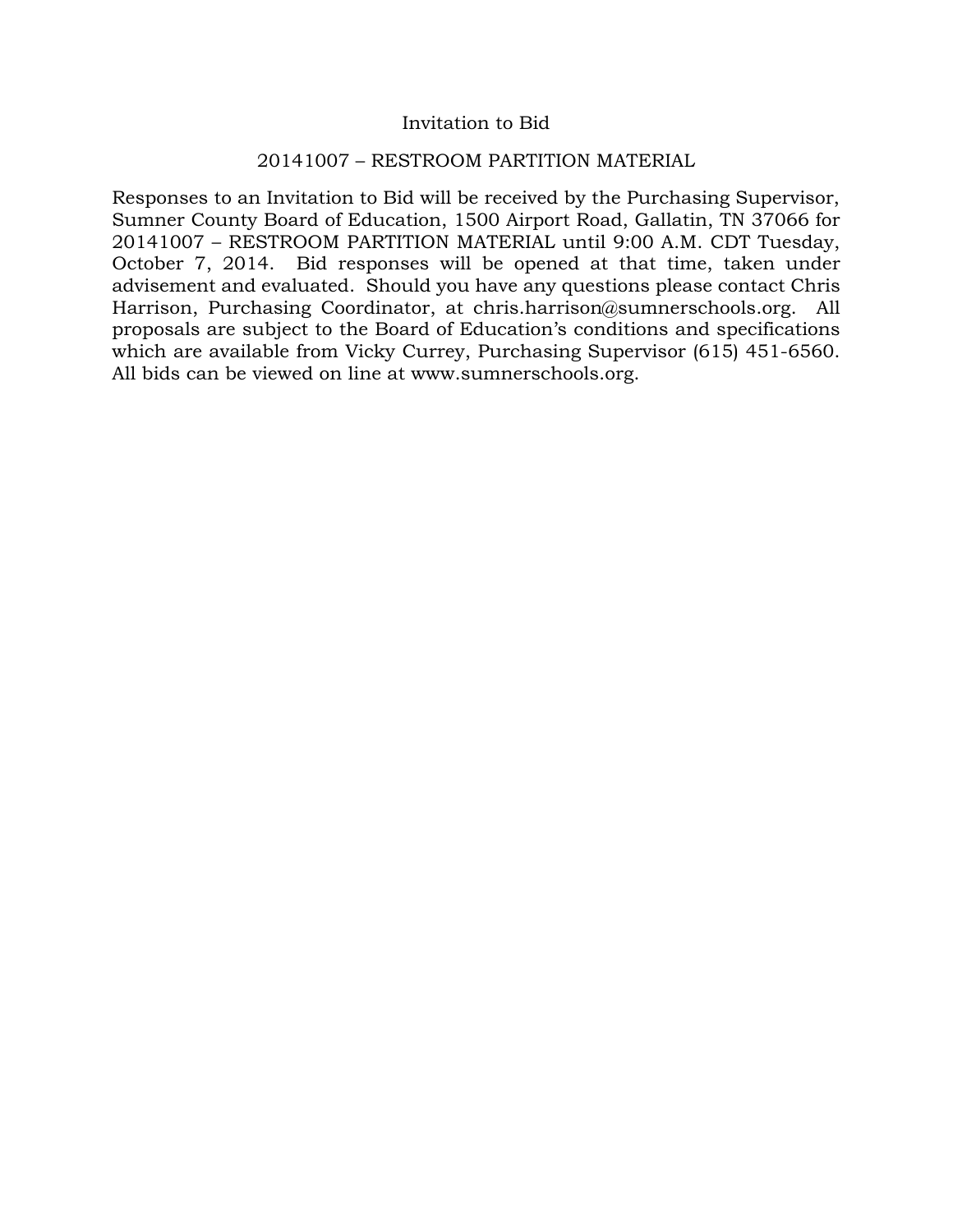#### **NOTICE TO RESPONDENTS**

Responses to an Invitation to Bid will be received by the Purchasing Supervisor in the SUPPORT SERVICE FACILITY CONFERENCE ROOM, Sumner County Board of Education, 1500 Airport Road Gallatin, TN 37066. They will be received until **9:00 A.M. Local Time TUESDAY, OCTOBER 7, 2014** for **20141007 – RESTROOM PARTITION MATERIAL**, at which time the responses will be opened, taken under advisement and evaluated. *BIDS WILL BE POSTED ON www.sumnerschools.org* 

#### **GENERAL REQUIREMENTS AND CONDITIONS**

-------------------------------------------------------------------------------------------------------------------------------

- 1. The Sumner County Board of Education reserves the right to accept or reject any and/or all responses in whole or in part, and to waive informalities therein.
- 2. Any responses received after the scheduled closing time for the receipt for responses will not be considered.
- 3. If a mistake is discovered after the responses are received, only the Sumner County Board of Education may allow the respondent to withdraw the entire response.
- 4. Partial payments will not be approved unless justification for such payment can be shown. Terms will be net 30 days.
- 5. Payment will not be made until the said **20141007 RESTROOM PARTITION MATERIAL** are inspected and approved as meeting all specifications by persons appointed by the Sumner County Board of Education.
- 6. Responses submitted must be in a sealed envelope and marked on the outside as follows: **RESPONSE: 20141007 – RESTROOM PARTITION MATERIAL DEADLINE: 9:00 A.M.; TUESDAY, OCTOBER 7, 2014**
- 7. Facsimile responses will not be considered.
- 8. If a successful bidder violates any terms of their bid, the contract, school board policy or any law they may be disqualified from bidding for a period of two years for minor violations or longer for major violations. Bids from disqualified bidders will not be accepted during the period of disqualification.
- 9. Prices quoted on the response (if any) are to be considered firm and binding until the said **20141007 – RESTROOM PARTITION MATERIAL** are in the possession of the Sumner County Board of Education.
- 10. No purchase or contract is authorized or valid until the issuance of a Board Purchase Order in accordance with Board Policy. No Board Employee is authorized to purchase equipment, supplies or services prior to the issuance of such a Purchase Order.
- 11. Any deviation from these stated terms, specifications and conditions must be coordinated with and approved in writing by the Purchasing Supervisor, Vicky Currey (615) 451-6560.
- 12. All bids that exceed \$25,000 must have the Company Name, License Number, Expiration Date thereof and License Classification of Contractor listed on outside of sealed envelope. As required by State of Tennessee Code Annotated 62-6-119.
- 13. The awarded bidder will be required to post a performance and payment bond in the amount of 25% of the contract price if it exceeds \$100,000 as stated by State of Tennessee Code Annotated 12-4-201.
- 14. If the project cost in excess of \$25,000 a performance bond must be secured by the requesting party in an amount equal to the market improvement value.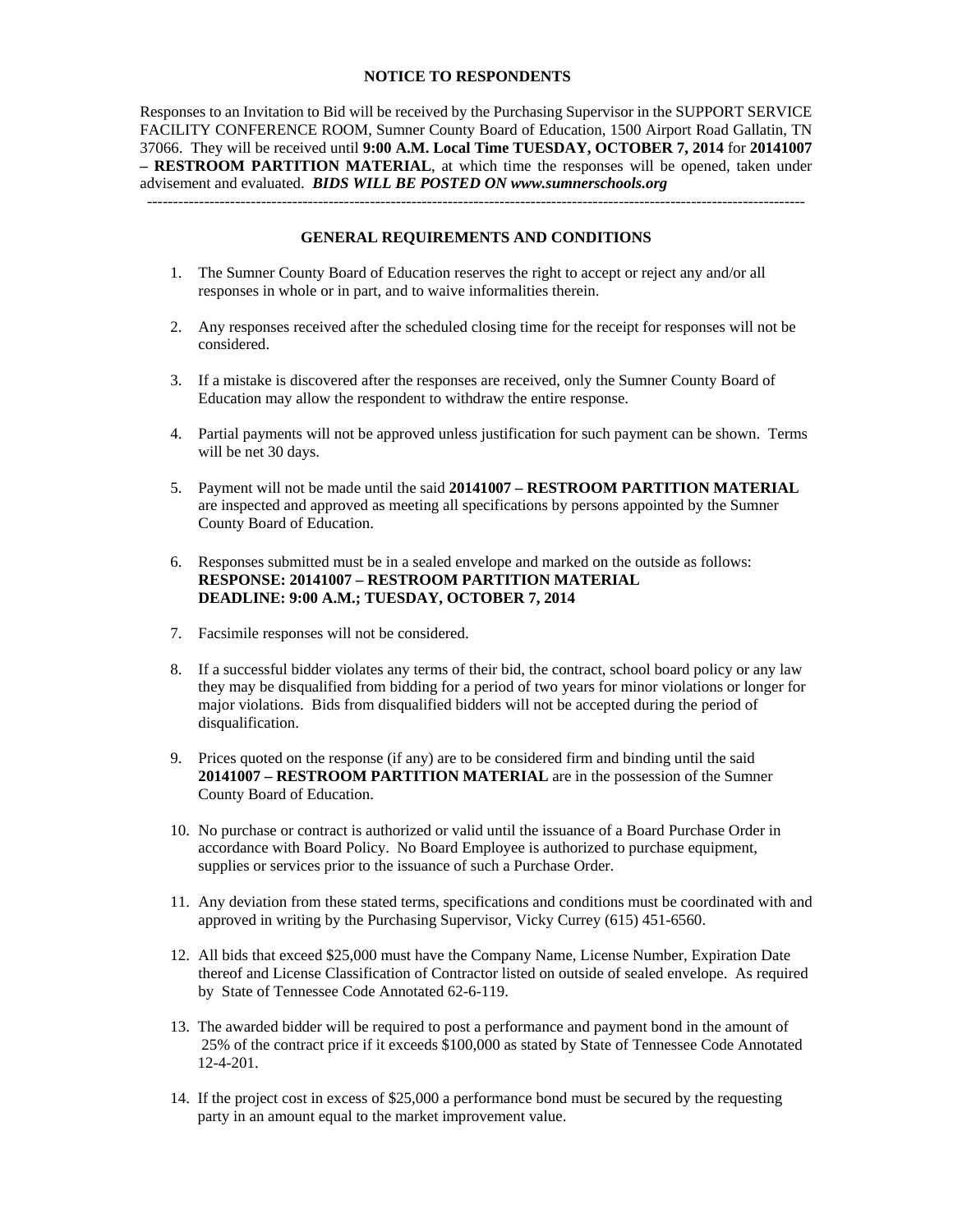# **REQUEST FOR QUOTE**

# **20141007 – RESTROOM PARTITION MATERIAL**



# **SUMNER COUNTY BOARD OF EDUCATION SUMNER COUNTY, TENNESSEE**

# **DEADLINE: October 7, 2014 @ 9:00 a.m.**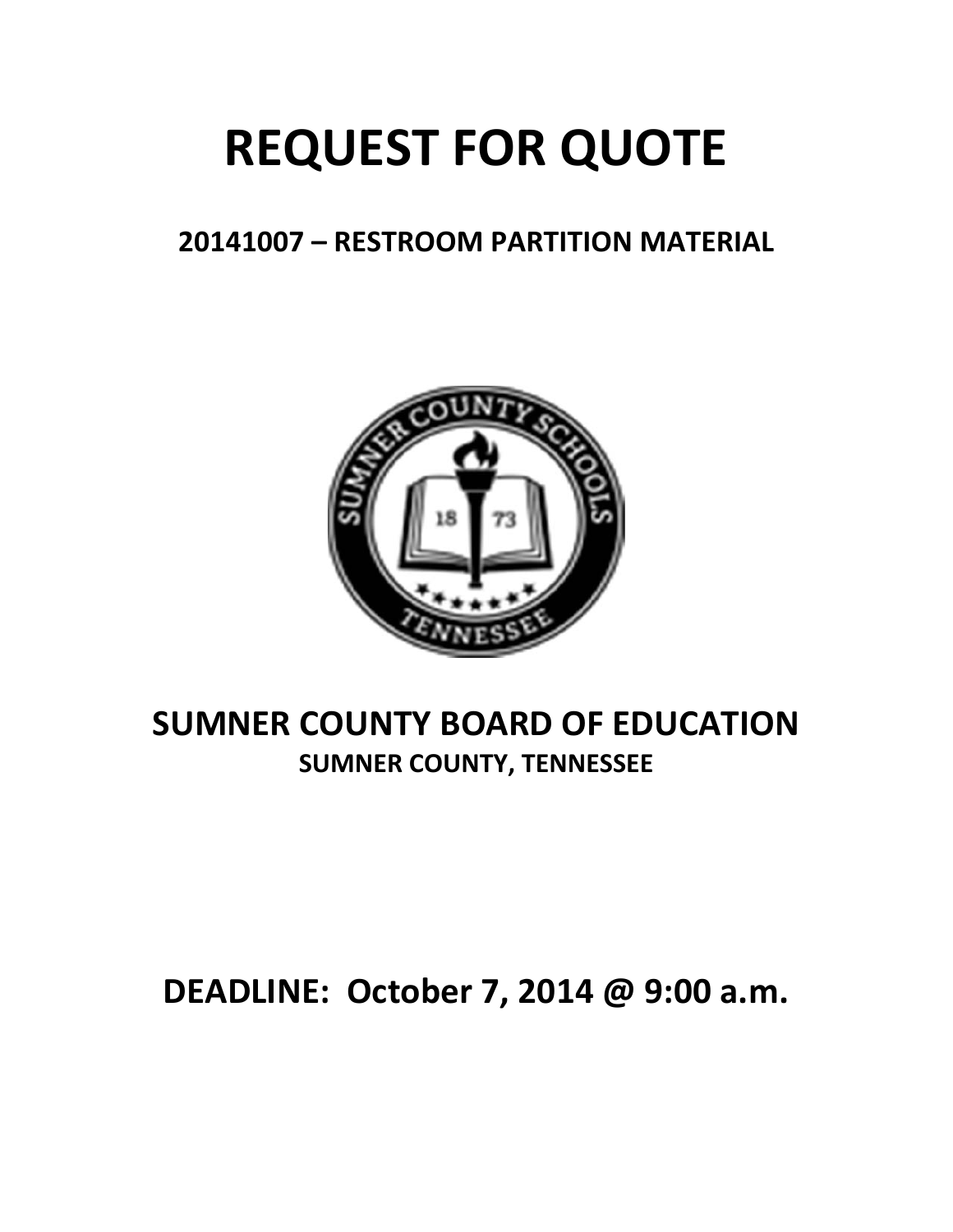# **INTRODUCTION**

The Sumner County Board of Education, herein known as the "School System", is requesting a quote for 20141007 – RESTROOM PARTITION MATERIAL. In addition, all other Sumner County Government Departments and Agencies may also purchase from any submitted proposal.

# **GENERAL INFORMATION**

#### **I. Proposal Package**

All sealed proposal packages must include all the following, when applicable. Any sealed proposals shall be rejected as a non-conforming bid if any applicable item is missing.

- Three (3) complete copies of proposal
- Signed and completed Statement of Non-Collusion (Attachment 1)
- Properly completed Internal Revenue Service Form W-9
- If bid is in excess of \$25,000, a certification of non-debarment must be completed (Attachment 3) Certification Regarding Debarment, Suspension, and Other Responsibility Matters

#### **New Vendors**

To comply with Internal Revenue Service requirements, all vendors who perform any type of service are required to have a current IRS Form W-9 on file with the School System. At the time of requisition, the individual requesting a purchase order or disbursement will be informed if it is a new vendor and if a Form W-9 is required. If Form W-9 is required for a new vendor, the department head shall forward a completed Form W-9 to the finance department. It can be obtained from the Internal Revenue Service's website (www.irs.gov).

To comply with the Tennessee Lawful Employment Act, non-employees (individuals hired as independent contractors) must have on file any two (2) of the following documents:

- Valid Tennessee Driver License or photo ID issued by the Department of Safety
- Valid out-of-state Driver License
- U.S. Birth Certificate
- Valid U.S. Passport
- U.S. Certificate of Birth Abroad
- Report of Birth Abroad of a U.S. Citizen
- Certificate of Citizenship
- Certificate of Naturalization
- U.S. Citizen Identification Card
- Valid Alien Registration Documentation or Proof of Current Immigration Registration

In addition, for all vendors with annual purchases in excess of \$50,000 (if a business license is required), a business license must be on file in the finance department, or the requisitioner must submit a copy with the purchase order requisition form or the payment requisition form, as applicable.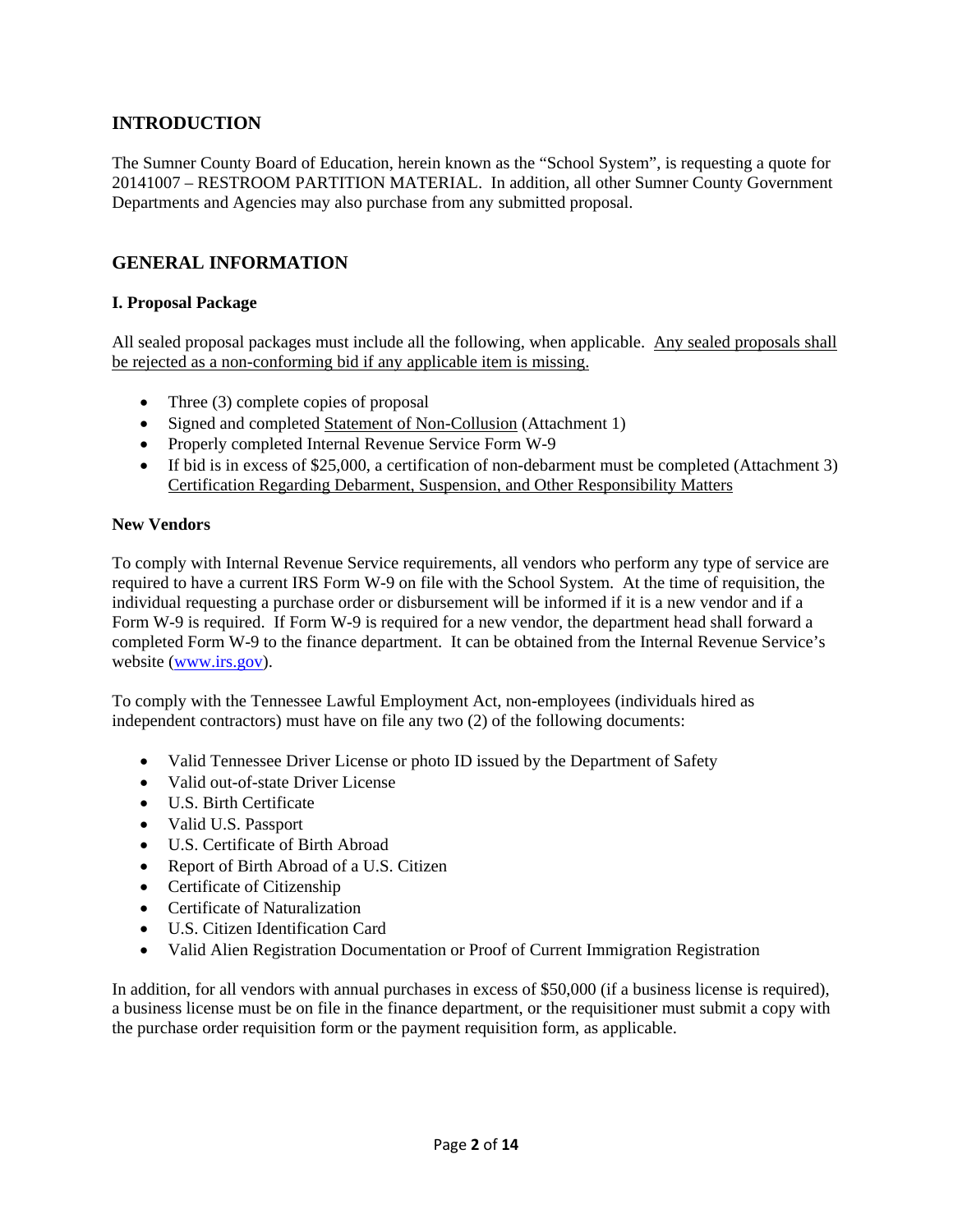#### **II. Responses**

- Proposal must include point-by-point responses to the RFQ
- Proposal must include a list of any exceptions to the requirements
- Proposal must include the legal name of the vendor and must be signed by a person or persons legally authorized to bind the vendor to a contract
- $\bullet$  If applicable, proposal must include a copy of the contract(s) the vendor will submit to be signed
- Any and All proposal requirements must be met prior to submission
- The bidder understands and accepts the non-appropriation of funds provision of School System
- If noted in the section "proposal requirements" or later requested, the contractor will be required to provide a reference list of clients that have a current contract for services with their company

## **III. Clarification and Interpretation of RFQ**

The words "must" and "shall" in this Request for Quote indicate mandatory requirements. Taking exception to any mandatory requirement shall be grounds for rejection of the proposal. There are other requirements that the School System considers important but not mandatory. It is important to respond in a concise manner to each section of this document and submit an itemized list of all exceptions.

In the event that any interested vendor finds any part of the listed specifications, terms, or conditions to be discrepant, incomplete, or otherwise questionable in any respect, it shall be the responsibility of the concerned party to notify the School System, via email at vicky.currey@sumnerschools.org of such matters immediately upon receipt of this Request for Quote. All questions must be received a minimum of five days before proposal's "deadline".

#### **IV. Proposal Guarantee**

Vendors must guarantee that all information included in their proposal will remain valid for a period of 90 days from the date of proposal opening to allow for evaluation of all proposals.

#### **V. Related Costs**

School System is not responsible for any costs incurred by any vendor pursuant to the Request for Quote. The vendor shall be responsible for all costs incurred in connection with the preparation and submission of its proposal.

#### **VI. Insurance Requirements and Liability.**

Each bidder or respondent to the RFQ who may have employees, contractors, or agents working on School System properties shall provide copies of current certificates for general and professional liability insurance and for workers' compensation of a minimum of \$250,000. The owner or principal of each respondent must also be insured by workers' compensation if they perform any of the services on School System properties. There will be no exceptions to the insurance requirement.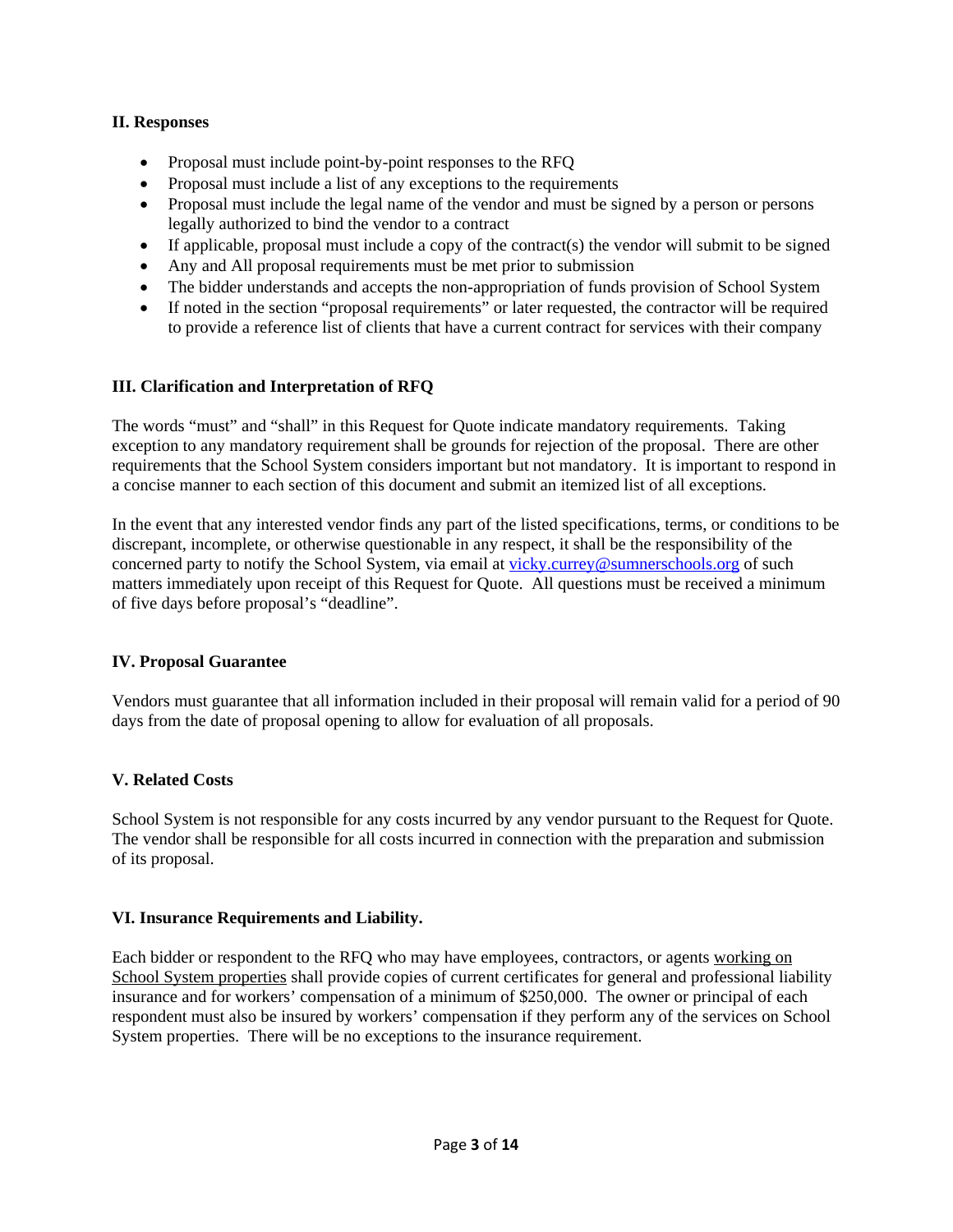#### **VII. Payment Terms**

Payment terms shall be specified in the bid response, including any discounts for early payment. All payments, unless agreed upon differently, will be after receipt of service or product and School System's approval of conformance with specifications. The School Systems accepts "Net 30" terms.

#### **VIII. Deadline**

Sealed proposals will be accepted until TUESDAY, OCTOBER 7, 2014 @ 9:00 A.M. Proposals received after that time will be deemed invalid. Vendors mailing proposal packages must allow sufficient time to ensure receipt of their package by the time specified. There will be no exceptions.

#### **IX. Withdrawal or Modification of Proposal**

A withdrawn proposal may be resubmitted up to the time designated for the receipt of proposals provided that it fully conforms to the same general terms and requirements.

#### **X. Package**

The package containing the proposal must be sealed and clearly marked "20141007 – RESTROOM PARTITION MATERIAL" on the outside of the package. Responses may be hand delivered or mailed to the following address.

> Sumner County Board of Education Attn: Purchasing Supervisor 1500 Airport Road Gallatin, TN 37066

#### **XI. Right to Seek a New Proposal**

**School System reserves the right to accept or reject any and all proposals for any reason**. Proposals will be awarded to the best overall respondent as determined by that which is in the best interests of the School System.

#### **XII. Procedures for Evaluating Proposals and Awarding Contract**

In comparing the responses to this RFQ and making awards, the School System may consider such factors as quality and thoroughness of a proposal, the record of experience, the references of the respondents, and the integrity, performance, and assurances in the proposal in addition to that of a proposal price.

- Proposals will be examined for compliance with all requirements set forth herein
- Proposals that do not comply shall be rejected without further evaluation
- Proposals will be subjected to a technical analysis and evaluation
- Oral presentations and written questions for further clarifications may be required of some or all vendors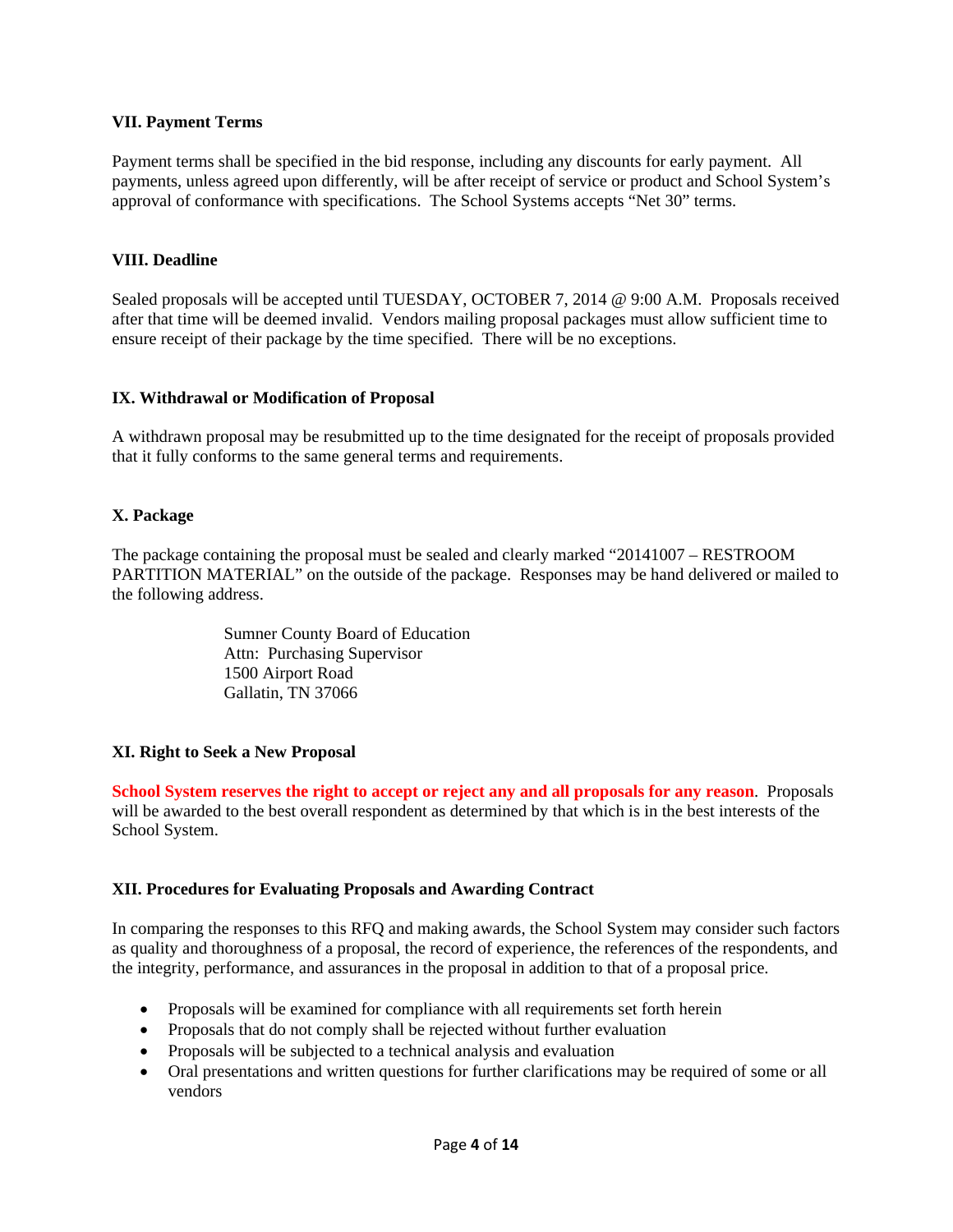#### **XIII. Discussions**

Discussions may be conducted with the vendors which have submitted proposals determined to be reasonably likely of being considered for selection to assure a full understanding of and responsiveness to the RFQ requirements. Every effort shall be afforded to assure fair and equal treatment with respect to the opportunity for discussion and/or revision of their respective proposals. Revisions may be permitted after the submission and prior to the award for the purpose of obtaining the best offers.

#### **XIV. Open Records**

After the bid is awarded, all proposals will be subject to the Tennessee Open Records Act, and the proposals will be available to the public upon written request.

Summary information on bids submitted will be posted on the School System website at www.sumnerschools.org under "Invitation to Bid" link.

#### **XV. Assignment**

Neither the vendor nor the School System may assign this agreement with prior written consent of the other party.

#### **XVI. Liabilities**

The vendor shall indemnify the School System against liability for any suits, actions, or claims of any character arising from or relating to the performance under this contract by the vendor or its subcontractors.

The School System has no obligation for the payment of any judgment or the settlement of any claim made against the vendor or its subcontractors as a result of obligations under this contract.

#### **XVII. Tax Status**

School System is tax exempt.

#### **XVIII. Invoicing**

Invoices are to be submitted to:

 Sumner County Board of Education 1500 Airport Road Gallatin, TN 37066

The vendor must provide an invoice(s) detailing the terms and amounts due and the dates due. All invoices shall indicate payment terms and any prepayment discounts.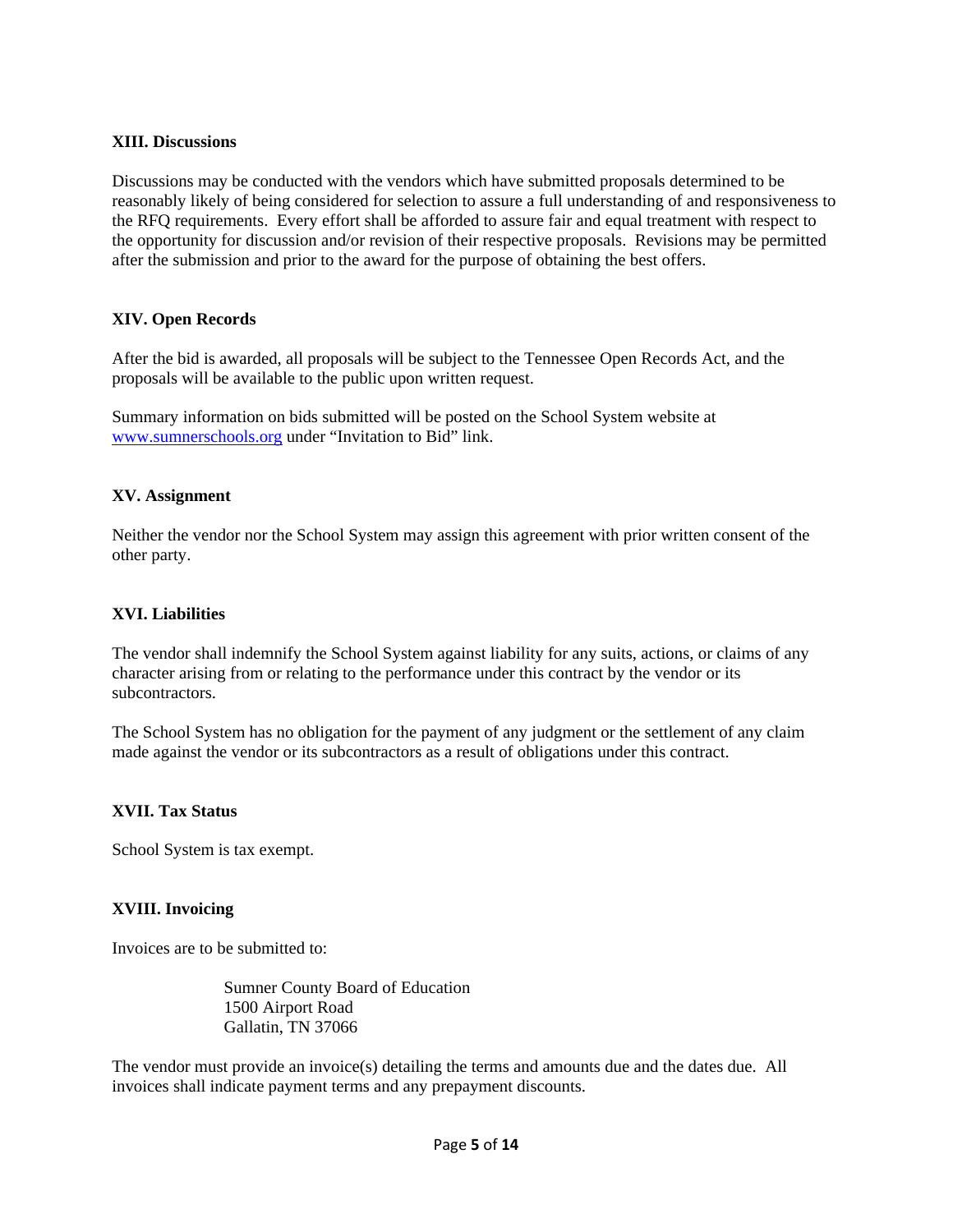## **XIX. Contract Nullification**

The School System may, at any time, nullify the agreement if, in the judgment of School System, the contractor(s) has failed to comply with the terms of the agreement. In the event of nullification, any payment due in arrears will be made to the contractor(s), but no further sums shall be owed to the  $contractor(s)$ . The agreement between the School System and the contractor(s) is contingent upon an approved annual budget allotment, and is subject, with thirty (30) days notification, to restrictions or cancellation if budget adjustments are deemed necessary by School System.

## **XX. Applicable Law**

The School System is an equal opportunity employer. The School System does not discriminate towards any individual or business on the basis of race, sex, color, age, religion, national origin, disability or veteran status.

The successful contractor(s) agrees that they shall comply will all local, state, and federal law statutes, rules, and regulations including, but not limited to, the Rehabilitation Act of 1973 and the Americans with Disabilities Act.

In the event that any claims should arise with regards to this contract for a violation of any such local, state, or federal law, statues, rules or regulations, the provider will indemnify and hold the School System harmless for any damages, including court costs or attorney fees, which might be incurred.

Any contract will be interpreted under the laws and statutes of the State of Tennessee.

The School System does not enter into contracts which provide for mediation or arbitration.

Any action arising from any contract made from these specifications shall be brought in the state courts in Sumner County, Tennessee or in the United States Federal District Court for the Middle District of Tennessee.

Additionally, it is a violation of state statues to purchase materials, supplies, services, or any other item from a vendor that is a commissioner, official, employee, or board member that has any financial or beneficial interest in such transaction.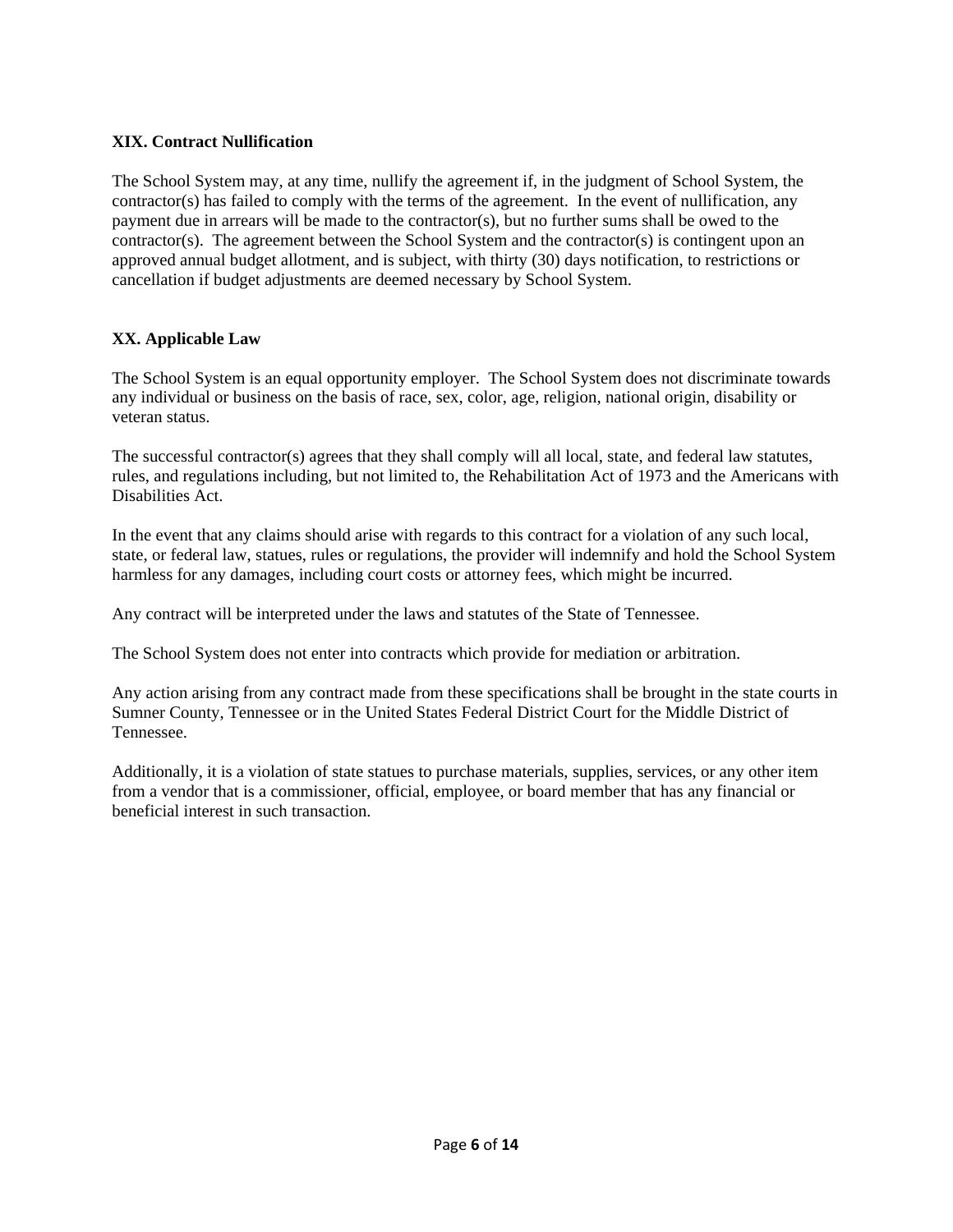#### **XXI. Specific Information**

The School System is soliciting quotes for the purchase of restroom partition material. The quote shall be for materials and delivery only. Installation shall be completed by School System personnel. Delivery must be made to the following address:

Sumner County Board of Education 1500 Airport Road Gallatin, TN 37066

#### **High Density Polyethylene (HDPE) Solid Polymer**

- Homogenous color throughout
- Black Paisley color
- $\bullet$  56" x 96" x 7/8"
- Sheets must be stacked on pallets. Each pallet shall have a maximum of four (4) sheets.

#### **Installation Hardware**

- Aluminum Bracket: double ear; 54" long; fits HPDE panel
- Aluminum Bracket: single ear; 54" long; fits HDPE panel
- Aluminum Bracket: "L" shape; 2"; 54" long
- Aluminum Continuous Door Hinge: 54" long; w/ screw shield
- Aluminum Panel/Screen Bracket: "U" shape; 54" long; 1" x 1 ½"
- Aluminum Headrail: over pilaster type; fits HDPE panel; 120" length
- Aluminum Headrail Bracket: 1"
- Aluminum Door Latch
- Aluminum Door Stop
- Aluminum Door Handle
- $\bullet$  7/8" Sex Bolts Male
- 7/8" Barrel Nuts Female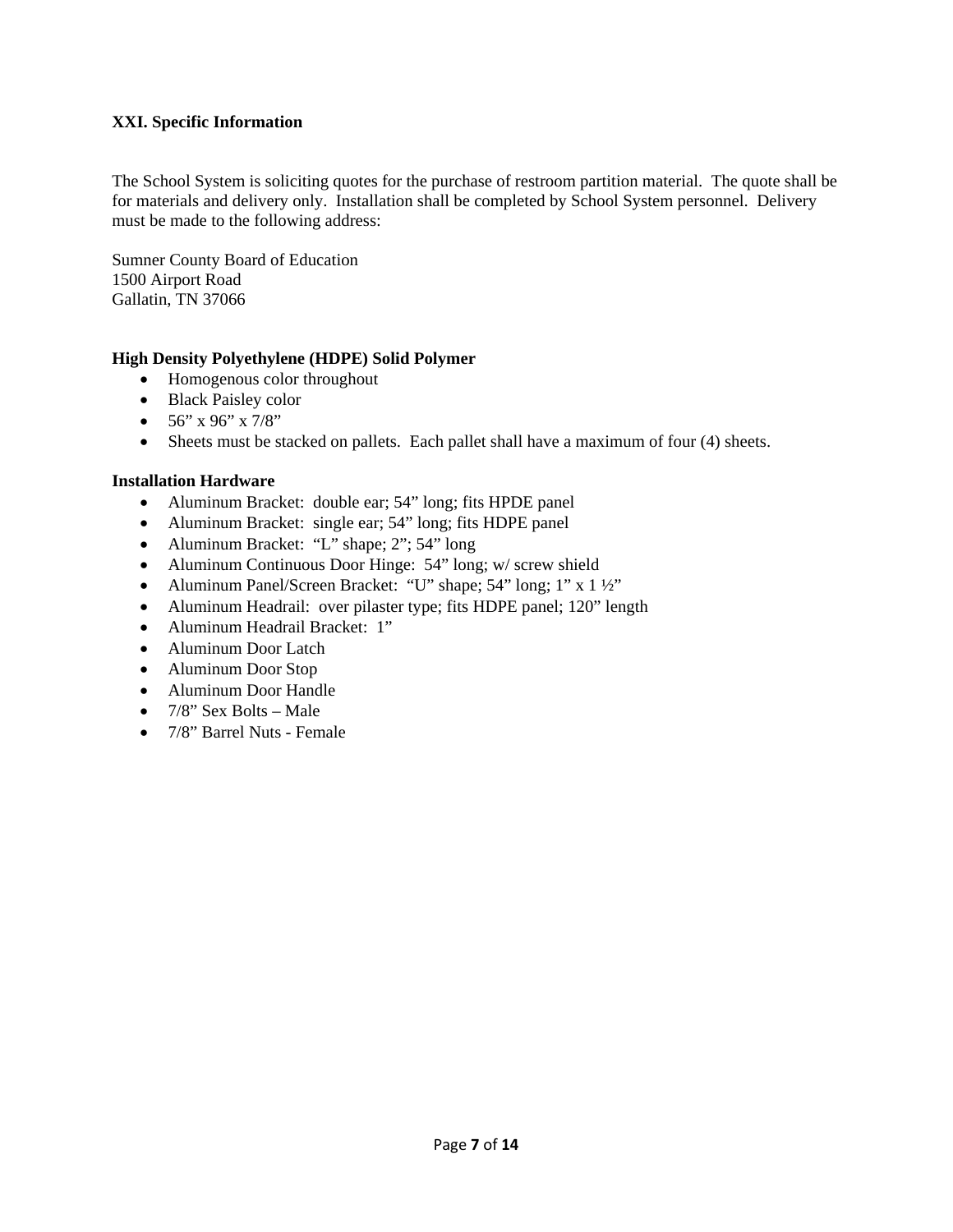# **SUMNER COUNTY BOARD OF EDUCATION**

**Purchasing Department** 1500 Airport Road Gallatin, TN 37066

| <b>COMPANY NAME</b>                         |                                                                                                                                                                                                                                      |                  |
|---------------------------------------------|--------------------------------------------------------------------------------------------------------------------------------------------------------------------------------------------------------------------------------------|------------------|
| <b>ADDRESS</b>                              | <u> 1989 - Johann Stoff, deutscher Stoff, der Stoff, der Stoff, der Stoff, der Stoff, der Stoff, der Stoff, der S</u>                                                                                                                |                  |
|                                             |                                                                                                                                                                                                                                      |                  |
| <b>TELEPHONE</b>                            |                                                                                                                                                                                                                                      |                  |
| <b>EMAIL</b>                                |                                                                                                                                                                                                                                      |                  |
| <b>AUTHORIZED COMPANY</b><br>REPRESENTATIVE | <u> 1989 - Johann John Harry, mars and de final and de final and definition of the set of the set of the set of the set of the set of the set of the set of the set of the set of the set of the set of the set of the set of th</u> | <b>SIGNATURE</b> |
| <b>AUTHORIZED COMPANY</b><br>REPRESENTATIVE | <u> 1989 - Johann John Stone, markin film yn y brening yn y brening yn y brening yn y brening yn y brening yn y b</u>                                                                                                                | <b>PRINTED</b>   |
| <b>DATE</b>                                 |                                                                                                                                                                                                                                      |                  |
| <b>BID TITLE</b>                            | 20141007 - RESTROOM PARTITION MATERIAL                                                                                                                                                                                               |                  |
| <b>DEADLINE</b>                             | Tuesday, October 7, 2014 @ 9:00 a.m.                                                                                                                                                                                                 |                  |
| <b>BID AMOUNT</b>                           | See attached BID TABULATION SHEET                                                                                                                                                                                                    |                  |
| <b>BID GOOD THRU</b>                        |                                                                                                                                                                                                                                      |                  |
|                                             |                                                                                                                                                                                                                                      |                  |
|                                             |                                                                                                                                                                                                                                      |                  |
|                                             |                                                                                                                                                                                                                                      |                  |
|                                             |                                                                                                                                                                                                                                      |                  |
|                                             |                                                                                                                                                                                                                                      |                  |
|                                             |                                                                                                                                                                                                                                      |                  |
|                                             |                                                                                                                                                                                                                                      |                  |

 $\overline{\phantom{0}}$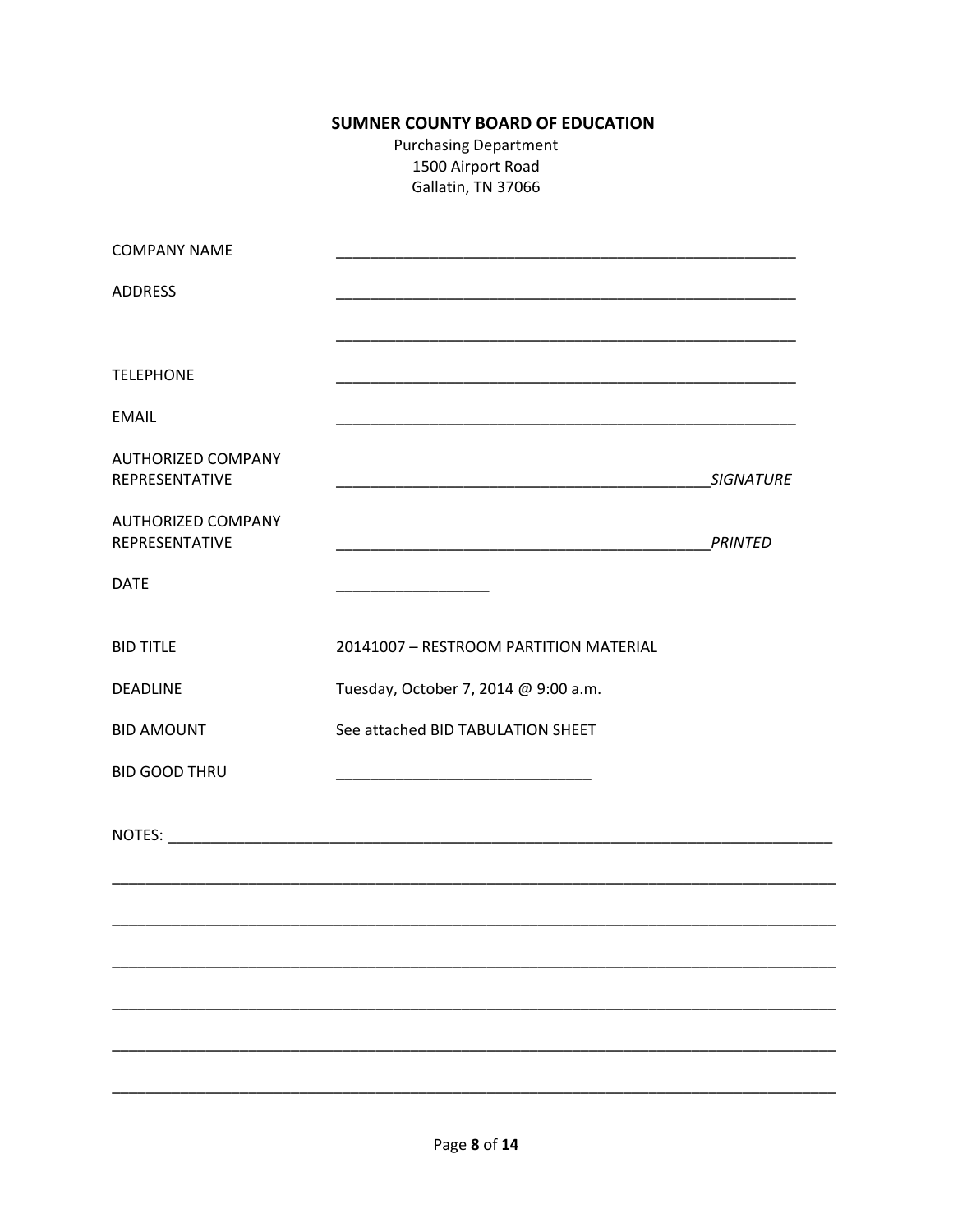# **BID TABULATION SHEET 20141007 – RESTROOM PARTITION MATERIAL**

|                                                                                           | Price/each |
|-------------------------------------------------------------------------------------------|------------|
| High Density Polyethylene (HDPE) Solid Polymer<br>(minimum order quantity $= 103$ sheets) |            |
| Aluminum Bracket: double ear<br>(minimum order quantity = $185$ each)                     |            |
| Aluminum Bracket: single ear<br>(minimum order quantity = $76$ each)                      |            |
| Aluminum Bracket: "L" shape; angle<br>(minimum order quantity = 43 each)                  |            |
| <b>Aluminum Continuous Door Hinge</b><br>(minimum order quantity = $80$ each)             |            |
| Aluminum Panel/Screen Bracket: "U" shape<br>(minimum order quantity = $56$ each)          |            |
| <b>Aluminum Headrail</b><br>(minimum order quantity $= 42$ each)                          |            |
| <b>Aluminum Headrail Bracket</b><br>(minimum order quantity $= 100$ each)                 |            |
| <b>Aluminum Door Latch</b><br>(minimum order quantity = $77$ each)                        |            |
| <b>Aluminum Door Stop</b><br>(minimum order quantity = $77$ each)                         |            |
| <b>Aluminum Door Handle</b><br>(minimum order quantity $= 77$ each)                       |            |
| 7/8" Sex Bolts - Male<br>(minimum order quantity $= 5,000$ each)                          |            |
| 7/8" Barrel Nuts - Female<br>(minimum order quantity $= 5,000$ each)                      |            |

#### **Freight** \_\_\_\_\_\_\_\_\_\_\_\_\_\_\_\_\_\_\_\_\_\_\_\_\_

A minimum order quantity has been established for the purposes of calculating shipping cost. The School System shall order the material via multiple purchase orders and shall be invoiced according to the purchase order. The School System shall place orders related to this bid at one time and shall receive only one shipment. The School System reserves the right to purchase additional quantities as required.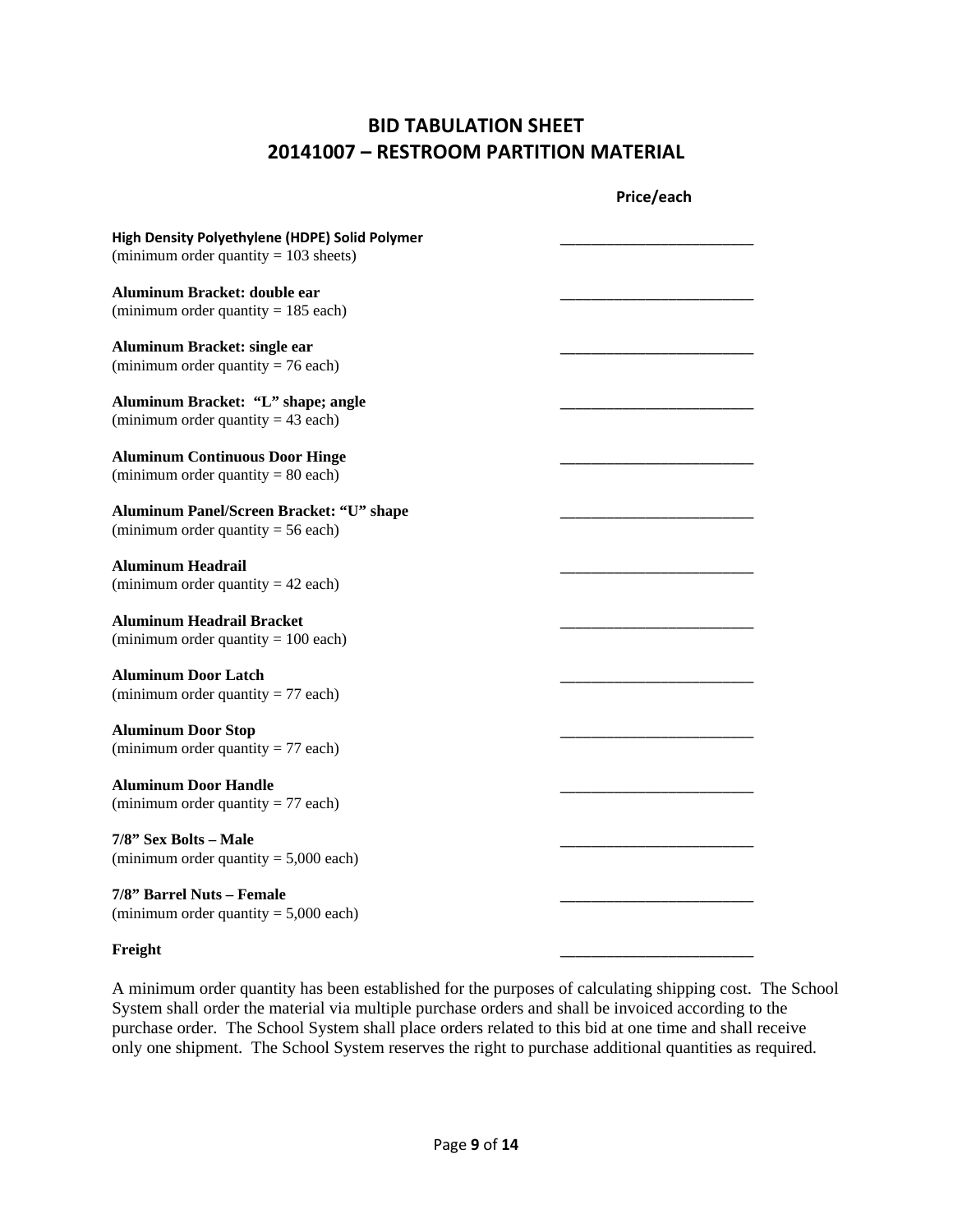#### **STATEMENT OF NON-COLLUSION**

The undersigned affirms that they are duly authorized to execute this contract, that this company, corporation, firm, partnership or individual has not prepared this proposal in collusion with any other respondent, and that the contents of this proposal as to prices, terms or conditions of said proposal have not been communicated by the undersigned nor by an employee or agent to any other person engaged in this type of business prior to the official opening of this proposal.

| Company                |  |  |  |
|------------------------|--|--|--|
|                        |  |  |  |
|                        |  |  |  |
| Address                |  |  |  |
|                        |  |  |  |
|                        |  |  |  |
|                        |  |  |  |
|                        |  |  |  |
|                        |  |  |  |
| Phone                  |  |  |  |
|                        |  |  |  |
| Fax                    |  |  |  |
|                        |  |  |  |
|                        |  |  |  |
| Respondent             |  |  |  |
| (Signature)            |  |  |  |
|                        |  |  |  |
| Respondent             |  |  |  |
| (Print Name and Title) |  |  |  |
|                        |  |  |  |
|                        |  |  |  |
| (Print Name)           |  |  |  |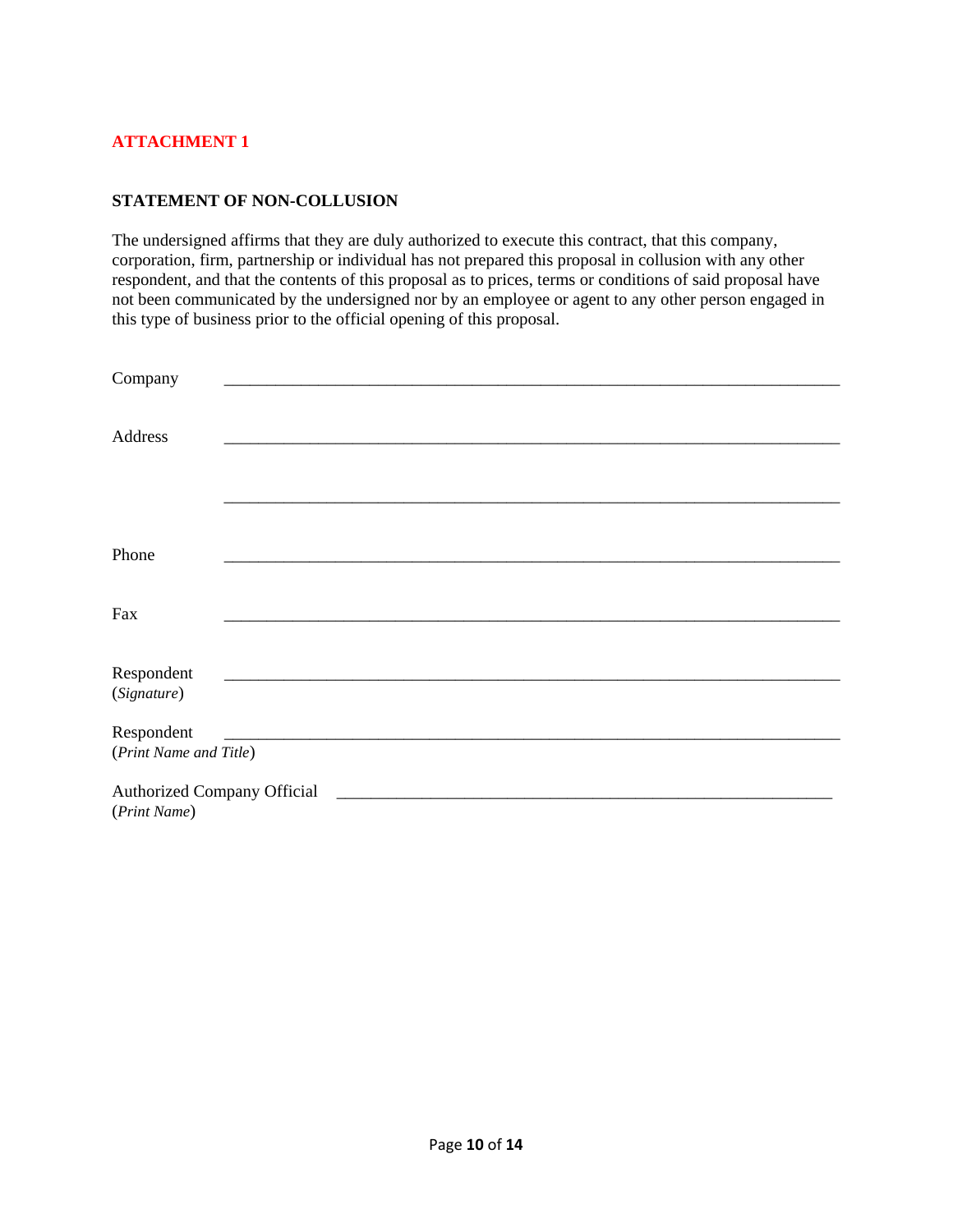#### **DRUG – FREE WORKPLACE**

The School System is committed to maintaining a safe and productive work environment for its employees and to providing high quality service to its citizens. The goal of this policy is for School System employees and contractors to remain, or become and remain, drug-free. Abuse and dependency on alcohol and/or drugs can seriously affect the health of employees, contractors, and citizens, jeopardize personal safety, impact the safety of others and impair job performance.

Drug – Free Workplace Act of 1988 – The School System is governed by the Drug-Free Workplace Act of 1988 (Pub. L. 100-690, Title V, Subtitle D).

Omnibus Transportation Employee Testing Act of 1991 – The School System is governed by the Omnibus Transportation Employee Testing Act of 1991 (Pub. L. 102-143, Title V).

Right to an Alcohol and Drug – Free Workplace – Employees have the right to work in an alcohol and drug-free environment and to work with persons free from the effects of alcohol and/or drugs.

Required Alcohol and Drug Tests – Alcohol and drug testing for safety sensitive employees shall be in accordance with the provisions contained in the School System Alcohol and Drug Policy adopted by departments which have safety sensitive positions.

Contracts – Any contractor(s) providing goods or services to School System must comply with all State and Federal drug-free workplace laws, rules and regulations and so certify this compliance by completion of the DRUG-FREE WORKPLACE AFFIDAVIT (attached page 2).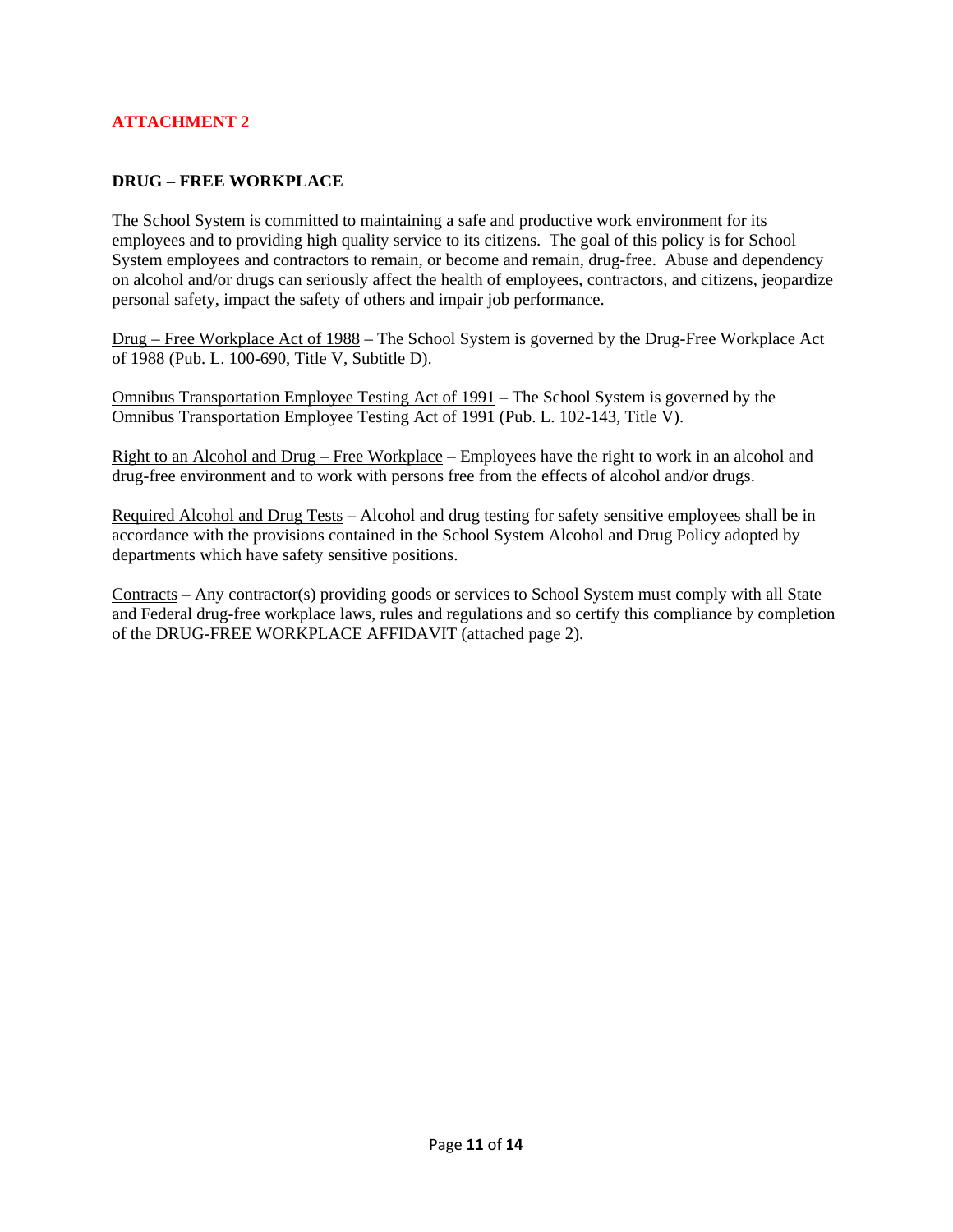#### **DRUG – FREE WORKPLACE AFFIDAVIT** (page 2)

STATE OF

COUNTY OF

The undersigned, principal officer of \_\_\_\_\_\_\_\_\_\_\_\_\_\_\_\_\_\_\_\_\_\_\_\_\_\_\_\_\_, an employer of five (5) or more employees contracting with the Sumner County Board of Education to provide goods or services, hereby states under oath as follows:

1. The undersigned is a principal officer of \_\_\_\_\_\_\_\_\_\_\_\_\_\_\_\_\_\_\_\_\_\_\_\_\_\_\_\_\_\_\_\_\_\_\_ (hereinafter referred as the "Company") and is duly authorized to execute this Affidavit on behalf of the Company.

2. The Company submits this Affidavit because it shall be receiving pay pursuant to a contract with the state or any local government to provide goods or services.

3. The Company is in compliance with all State and Federal Laws, Rules and Regulations requiring a drug-free workplace program.

Further affiant saith not.

Principal Officer: \_\_\_\_\_\_\_\_\_\_\_\_\_\_\_\_\_\_\_\_\_\_\_\_\_\_\_\_\_\_\_\_\_\_\_

STATE OF \_\_\_\_\_\_\_\_\_\_\_\_\_\_\_\_\_\_\_\_\_\_\_\_\_

COUNTY OF \_\_\_\_\_\_\_\_\_\_\_\_\_\_\_\_\_\_\_\_\_\_\_\_\_

Before me personally appeared \_\_\_\_\_\_\_\_\_\_\_\_\_\_\_\_\_\_\_\_\_\_\_\_\_\_\_\_\_\_\_\_\_\_\_, with whom I am personally acquainted (or proved to me on the basis of satisfactory evidence) and who acknowledged that such person executed the foregoing affidavit for the purposes therein contained.

Witness my hand and seal at office this \_\_\_\_\_\_\_\_ day of \_\_\_\_\_\_\_\_\_\_\_\_\_\_\_\_, 20\_\_\_\_\_.

\_\_\_\_\_\_\_\_\_\_\_\_\_\_\_\_\_\_\_\_\_\_\_\_\_\_\_\_\_\_\_\_\_\_\_\_\_\_\_\_\_\_\_\_\_\_\_\_\_\_ Notary Public

My commission expires: \_\_\_\_\_\_\_\_\_\_\_\_\_\_\_\_\_\_\_\_\_\_\_\_\_\_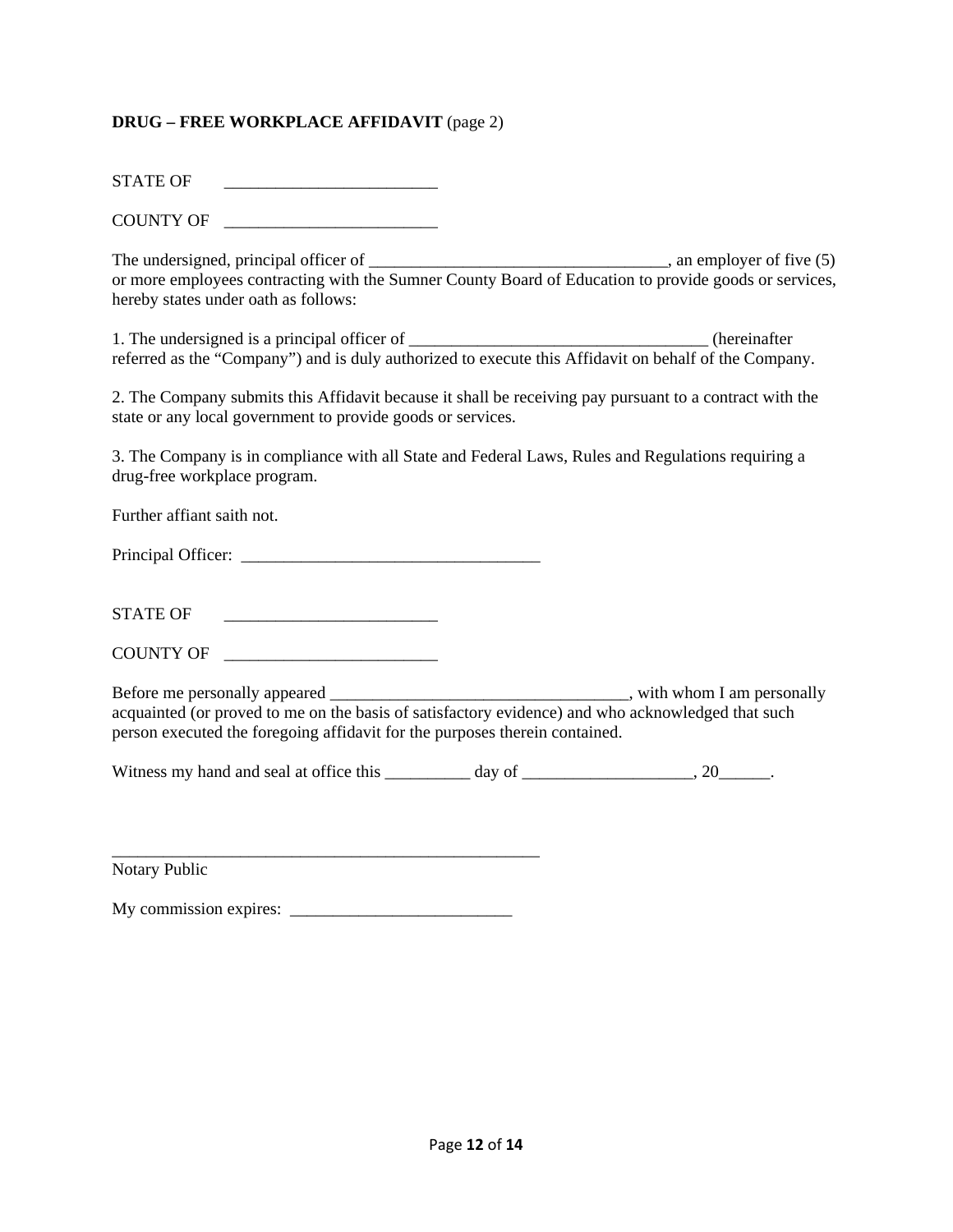#### **CERTIFICATION REGARDING DEBARMENT, SUSPENSION, AND OTHER RESPONSIBILITY MATTERS**

The prospective participant certifies, to the best of its knowledge and belief, that it and its principals:

1. Are not presently debarred, suspended, proposed for debarment, declared ineligible or voluntarily excluded from participation in transactions under federal non-procurement programs by any federal department or agency;

2. Have not, within the three year period preceding this proposal, had one or more public transactions (federal, state, or local) terminated for cause or default; and

3. Are not presently indicted or otherwise criminally or civilly charged by a government entity (federal, state, or local) and have not, within the three year period preceding the bid, been convicted or had a civil judgment rendered against it:

- A. For the commission of fraud or a criminal offense in connection with obtaining, attempting to obtain, or performing a public transaction (federal, state, or local) or a procurement contract under such a public transaction;
- B. For the violation of federal or state antitrust statutes, including those proscribing price fixing between competitors, the allocation of customers between competitors, or bid rigging; or
- C. For the commission of embezzlement, theft, forgery, bribery, falsification or destruction of records, making false statements, or receiving stolen property.

I understand that a false statement on this certification may be grounds for the rejection of this proposal or the termination of the award. In addition, under 18 U.S.C. § 1001, a false statement may result in a fine of up to \$10,000 or imprisonment for up to five years, or both.

Name of Participant Agency

Name and Title of Authorized Representative

Signature of Authorized Representative Date

\_\_\_\_\_\_ I am unable to certify to the above statement. Attached is my explanation.

\_\_\_\_\_\_\_\_\_\_\_\_\_\_\_\_\_\_\_\_\_\_\_\_\_\_\_\_\_\_\_\_\_\_\_\_\_\_\_\_\_\_\_\_\_\_\_\_\_\_\_\_\_\_\_\_\_\_\_

\_\_\_\_\_\_\_\_\_\_\_\_\_\_\_\_\_\_\_\_\_\_\_\_\_\_\_\_\_\_\_\_\_\_\_\_\_\_\_\_\_\_\_\_\_\_\_\_\_\_\_\_\_\_\_\_\_\_\_

\_\_\_\_\_\_\_\_\_\_\_\_\_\_\_\_\_\_\_\_\_\_\_\_\_\_\_\_\_\_\_\_\_\_\_\_\_\_\_\_\_\_\_\_\_\_\_\_\_\_\_\_\_\_\_\_\_\_\_ \_\_\_\_\_\_\_\_\_\_\_\_\_\_\_